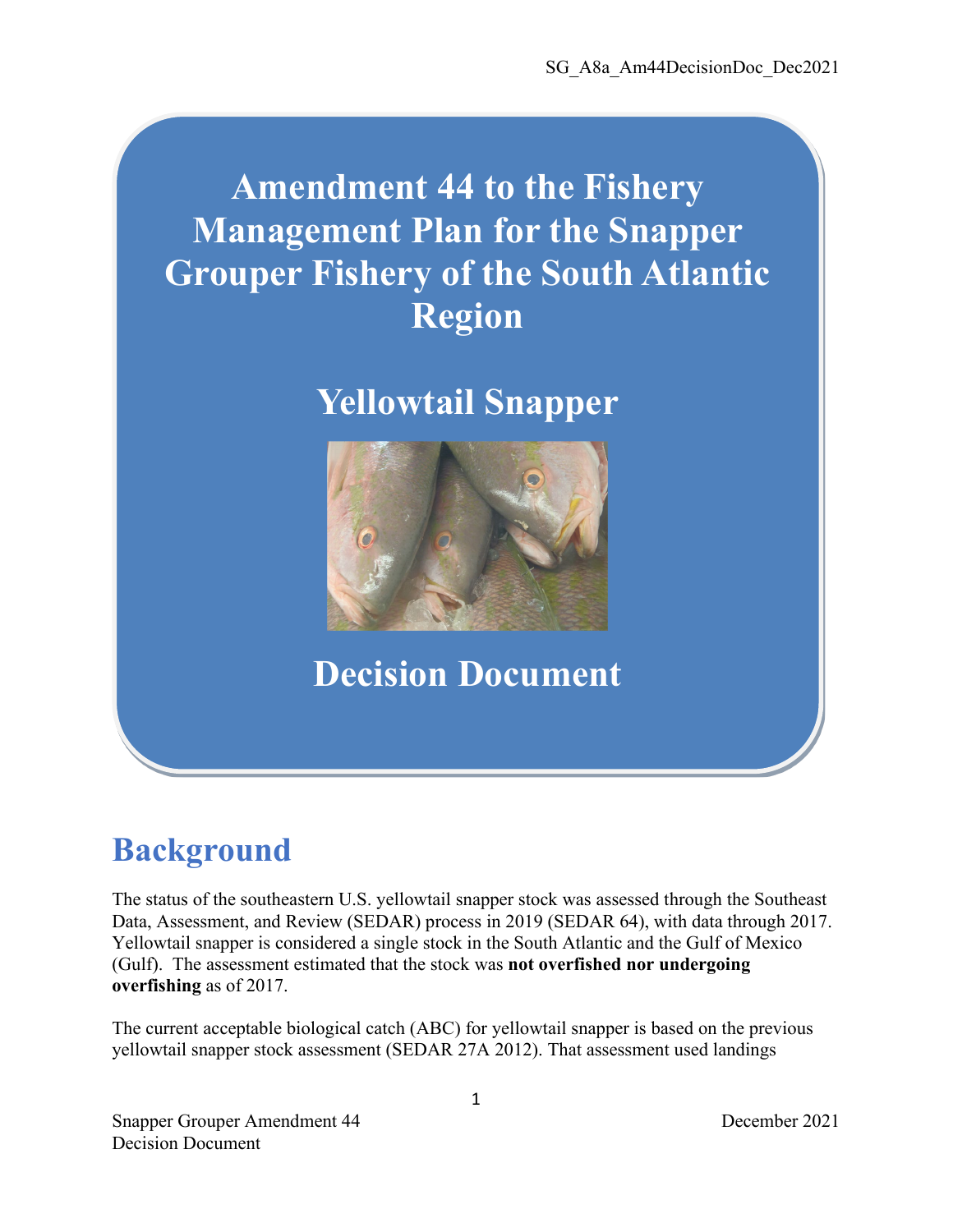information that has since been revised. Therefore, a new ABC that is based on the latest stock assessment and latest revised landings data must be adopted.

The ABC for a stock is recommended by a Council's Scientific and Statistical Committee (SSC). Because the yellowtail snapper stock is distributed across two Councils' jurisdictions (South Atlantic and Gulf of Mexico), both SSCs had to agree on a recommendation for ABC. The South Atlantic Council reviewed the SSCs' recommendations in December 2020. This amendment is being developed jointly with the Gulf of Mexico Fishery Management Council but the summary of actions presented in this document pertain to the South Atlantic region.

## **Possible actions in SG Amendment 44/RF Amendment 55:**

- Modify the jurisdictional allocation of the ABC between the South Atlantic and Gulf of Mexico regions
- Adjust the total annual catch limit (ACL) and annual optimum yield (OY) for the South Atlantic
- Revise sector allocations and sector ACLs
- Establish commercial management measures

## **Tentative amendment timing**

| December 2020  | Direction to initiate plan amendment                                          |
|----------------|-------------------------------------------------------------------------------|
| April 2021     | Obtain feedback from the Snapper Grouper AP                                   |
| June 2021      | South Atlantic Council reviews AP feedback and<br>provides direction to staff |
| August 2021    | Gulf Council reviews and provides direction to<br>staff                       |
| September 2021 | South Atlantic Council approves for scoping                                   |
| October 2021   | SA SG AP and Gulf Council input                                               |
| November 2021  | Scoping hearings for South Atlantic                                           |
| Winter 2021    | Develop document and conduct analyses                                         |
| Spring 2022    | Councils approve for public hearings                                          |
| Winter 2022    | Councils approve document for formal review                                   |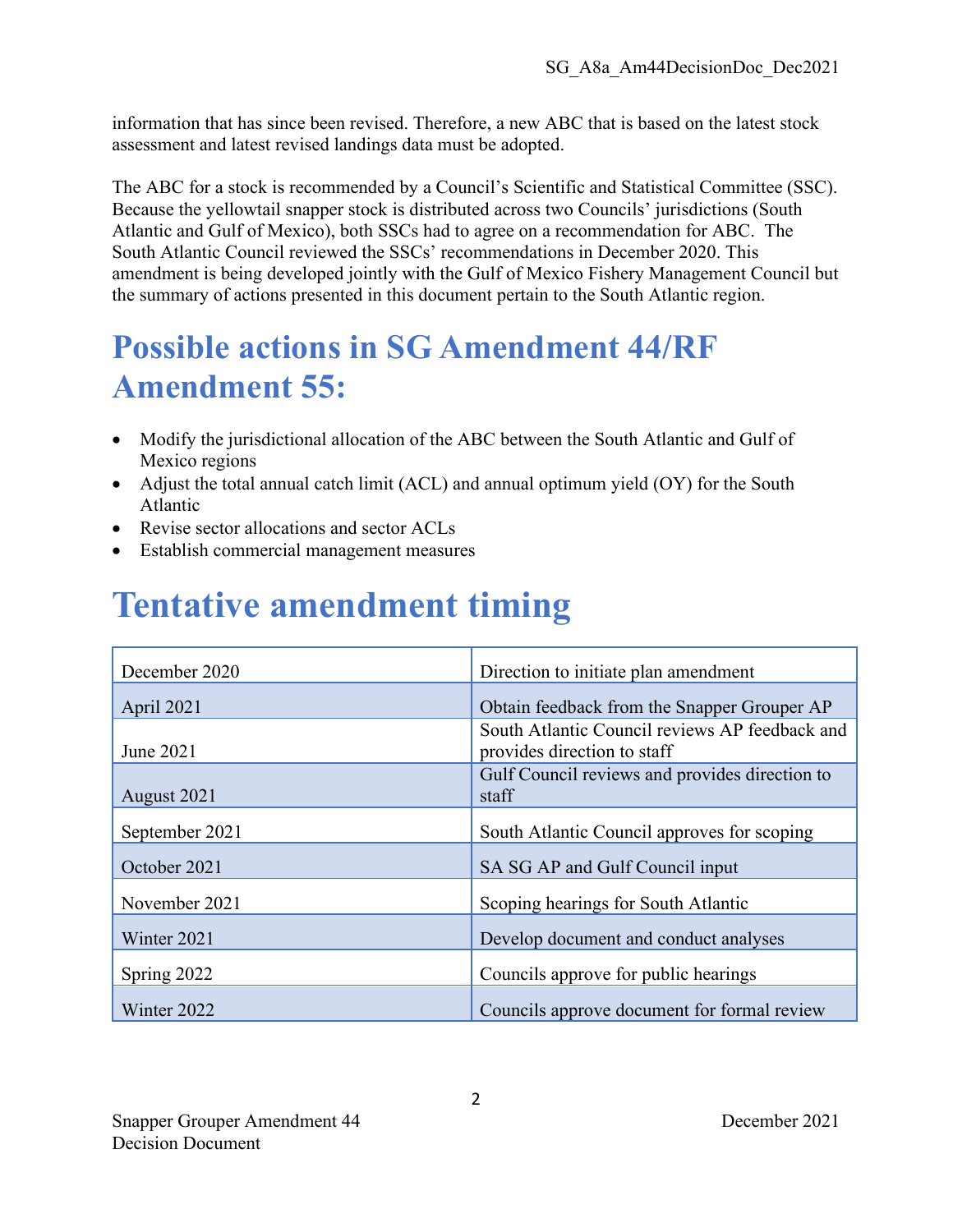## **Acceptable biological catch**

The current ABC for yellowtail snapper is based on results of the SEDAR 27A (2012) stock assessment and is 4.05 million pounds whole weight (excluding discards).

The ABC is split 75% to the South Atlantic and 25% to the Gulf of Mexico. This jurisdictional allocation is based on 50% of average landings from 1993-2008 + 50% of average landings from 2006-2008. At the time this allocation was adopted, available landings included those from the Marine Recreational Fisheries Statistics Survey. This survey was used until 2008 to estimate recreational landings. In 2008, the survey methodology was improved, and the program became the current Marine Recreational Information Program (MRIP). Below are the current ABCs for the South Atlantic and Gulf of Mexico:

#### **South Atlantic ABC = 3,037,500 pounds whole weight Gulf of Mexico ABC = 1,012,500 pounds whole weight**

The survey methodology used by MRIP was again revised to improve estimates of recreational effort. The telephone survey of coastal households (Costal Household Telephone Survey, CHTS) was replaced by a mail-based survey, the Fishing Effort Survey (FES) in (2018). This change influenced recreational landings estimates. **The latest yellowtail snapper stock assessment (SEDAR 64 2019) includes the revised recreational landings that are inclusive of the current survey (MRIP-FES) and is thus based on the best scientific information available.**

In October 2020, the South Atlantic and Gulf of Mexico SSCs issued an ABC recommendation based on SEDAR 64 (Table 1). The ABCs decrease over time as removals from the population cause the biomass to move closer to the level that produces maximum sustainable yield (MSY); these yields decrease because the spawning stock biomass is currently greater than that required to sustain MSY.

**Table 1.** Annual combined (South Atlantic and Gulf) recommended ABCs for yellowtail snapper. Values are in millions of pounds whole weight (mp ww) and MRIP-FES units.

| Year    | $ABC$ (mp ww) |
|---------|---------------|
| 2021    | 4.655         |
| 2022    | 4.242         |
| 2023    | 3.991         |
| 2024    | 3.836         |
| $2025+$ | 3.736         |

Note: ABC reflects the calendar year. Fishing year for yellowtail snapper for both commercial and recreational sectors is August 1 through July 31.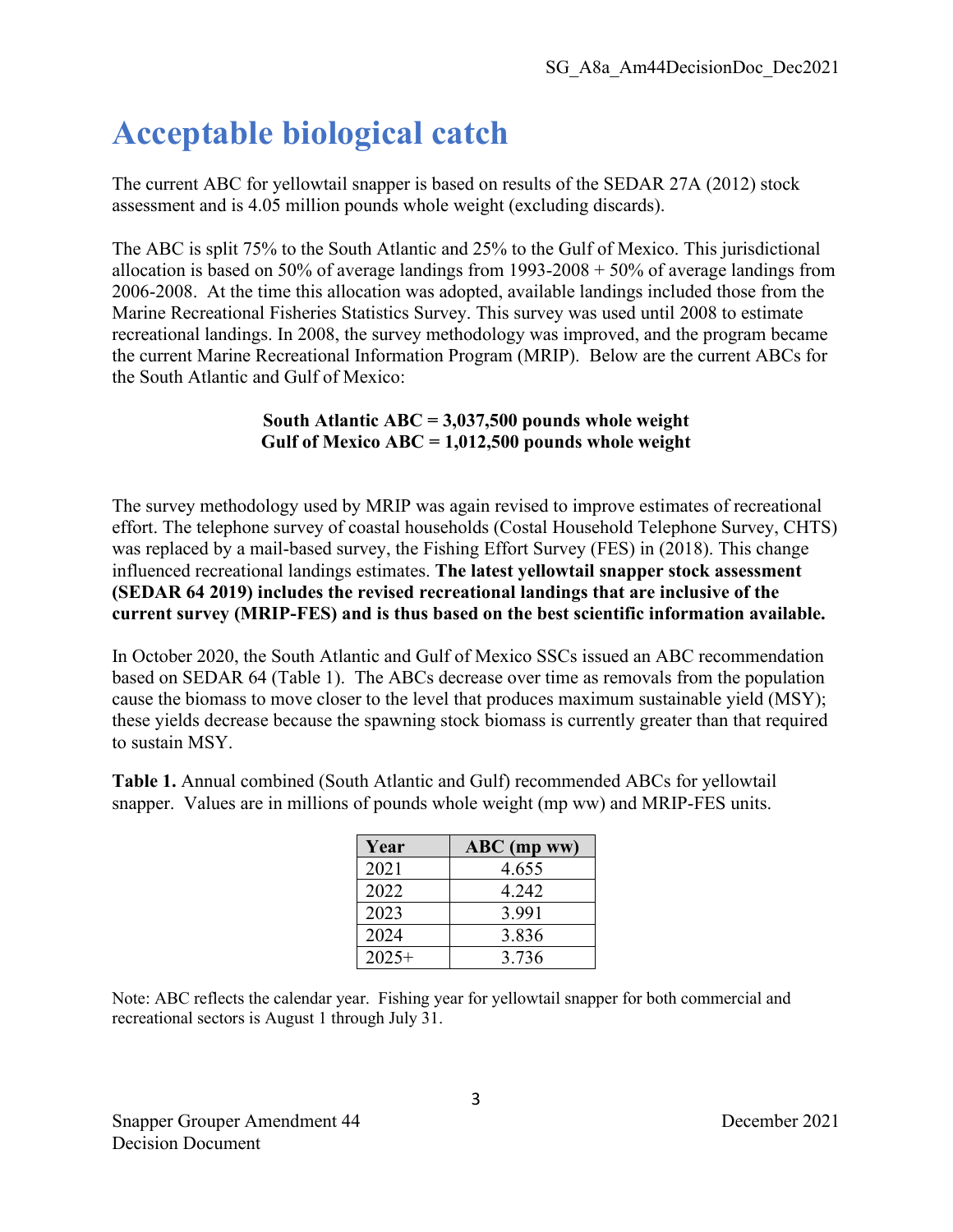### **Potential actions for the South Atlantic Council**

The scoping document for Amendment 44 (*Attachment 8b*) contains a range of options for potential actions affecting the South Atlantic Council.

### **Summary of input to date**

#### **SAFMC (September 2021):**

- Add option for constant catch total ACL that is based upon the year with the lowest recommended ABC.
- Request feedback from the advisory panel(s) on:
	- 1. potential trip limit during spawning season (May 15 to July 31)
	- 2. trip limit step down after 75% of ACL is met?
	- 3. trip limit for part-time fishermen 500 or 400 pounds?
	- 4. trip limit for multi-day fishermen  $-3,500$  lbs per week?
- Take the amendment out for scoping and obtain additional feedback from the Snapper Grouper Advisory Panel, Gulf Reef Fish Advisory Panel, and Gulf of Mexico Fishery Management Council.

### **Snapper Grouper Advisory Panel (October 2021):**

- Clarify that *commercial* landings are allocated based on where they come from whereas *recreational* landings for Monroe County are attributed to the SA.
- **Motion: Recommend retaining current allocation between the SA and Gulf. Adopt constant catch as total ACL for the SA and retain sector allocations for the SA.**
- Don't need to discuss trip limits for this fishery until the commercial ACL is being met inseason for two years in a row.
- Part-time trip limits could make new entry into the fishery difficult.
- Since commercial landings are not reaching the ACL, consideration of multi-day trips is not necessary at this time. Large trips are vessels making several day trips and those vessels should not have a different set of rules than for other vessels (quality of product is lower on longer trips too).

### **GMFMC Meeting (October 2021):**

Snapper Grouper Amendment 44 December 2021 Decision Document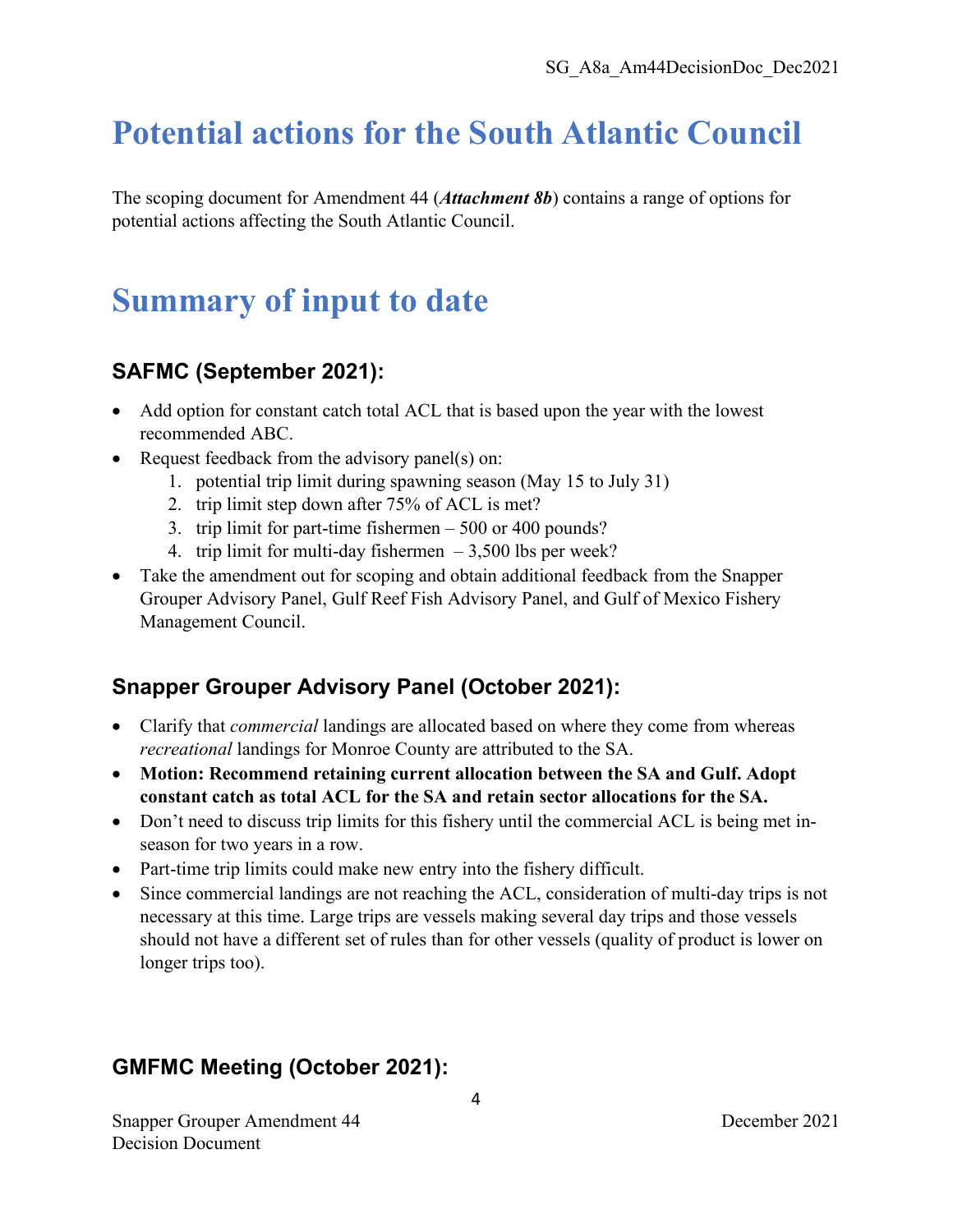- Concern over using current jurisdictional allocation formula since landings are "old" and the formula does not account for changes in recent state of nature.
	- o Include a couple options:
		- Most recent 10 years
		- 50% of average landings from 2000-2008 and 50% from most recent 10 years
- Council discussed also looking at a constant catch scenario derived from stock assessment projection (not based on lowest recommended ABC).
- More information on catch and effort in the SA to come up with options for apportionment. Need more alternatives.
	- o Specifically, Gulf wants to see history of sector-specific landings against their ACLs, along with a FES-converted version of the same.
- Concern over swings in recreational landings under FES, especially in recent years.
- Obtain annual APAIS intercepts for last 10 years by region (Gulf less Monroe County; SA including Monroe County) to investigate outliers, etc.
- No strong interest in Gulf for trip limits unless SA wants to consider. Would need to look at how dually-permitted vessels would be affected.
- Concern over enforceability of trip limits between regions.
- Reef Fish AP is scheduled to meet on January 5, 2022 and will provide input.

### **SAFMC Scoping (November 2021):**

The scoping period for possible actions pertaining to the South Atlantic was from October 21 to November 5, 2021. Scoping hearings were held via webinar on November 2 and 3, 2021.

No comments were received online during the scoping comment period.

Three members of the public attended the scoping hearings and one offered the following for the Councils' consideration:

- Concern about significant reduction to yellowtail snapper catch levels.
- Consider managing as a single stock and not splitting the ABC between the Councils. It is genetically a single stock and managing jointly may reduce administrative burden.
- There is anecdotal evidence of population shifts, possibly related to climate change (have seen the same for mangrove snapper).
- There has also been a significant increase in depredation by sharks.
- These elements combined may be responsible for the perceived decline in the population based on the latest assessment.
- Fishermen are skeptical of landings used in assessment, particularly recreational estimates.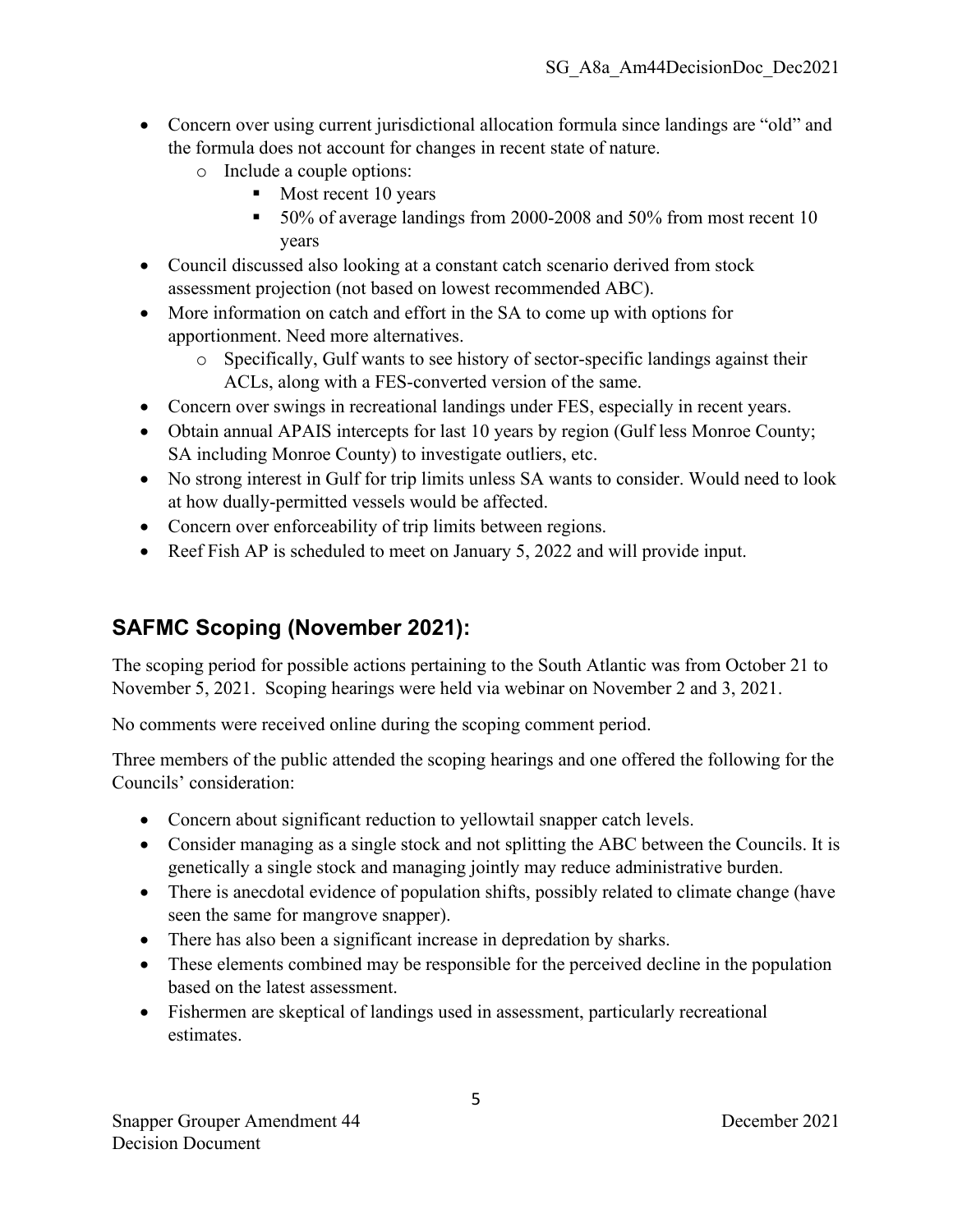#### **IPT Comments:**

The IPT discussed guidance and feedback obtained thus far during a call on November 8, 2021. The IPT had the following comments for the Councils' consideration:

- Fishers are reporting yellowtail are shifting distribution. Recreational landings in the Gulf are occurring further north, up to the Tampa Bay region.
- **The majority of the IPT was supportive of using the current yield stream (based on SSC's recommendations) to set ABC and include lowest ABC in the series as a constant catch option beginning in 2023 to keep the amendment moving forward.**
	- o The terminal year of the assessment is 2017.
	- o Mean age of fish harvested commercially is 4-5 yrs old, recreational is 3 yrs old. As such, projections for 2020 onwards are mostly unrealized.
	- o If the Councils choose to request a constant catch projection to set the ABC based on the current assessment, it will be based on a fictitious population from that assessment.
	- o The projected catch level for 2024-2025 is close to MSY.
	- o There is a very narrow buffer between OFL and ABC.
	- o Requesting constant catch projection would delay amendment development. Both SSCs would have to review and provide input before incorporating in the amendment.
- Regarding the option for the jurisdictional allocation, the Councils would need to provide rationale for keeping the current jurisdictional allocation (based on the same time series of data, albeit with revised landings).
- Further research into recreational landings is needed before the IPT can provide additional options for the jurisdictional allocation formula time series.

Subsequent to the IPT call, another option to obtain a constant catch-ABC was discussed among IPT leads: **The Councils could request an update to the assessment to include three more years of data (2018-2020) and a constant catch projection based on the update.**

- An update to the assessment would also require the SSCs to review but may only delay amendment development for an additional two months than if the Councils were to request a constant catch projection based on the current assessment.
- Analysts would have the chance to address possible issues with 2017 recreational data to improve the assessment.

### **Committee Action:**

- Guidance on options for setting ABC.
	- a. Retain current ABC recommendations?
	- b. Request constant catch projection based on current assessment (with data through 2017)?